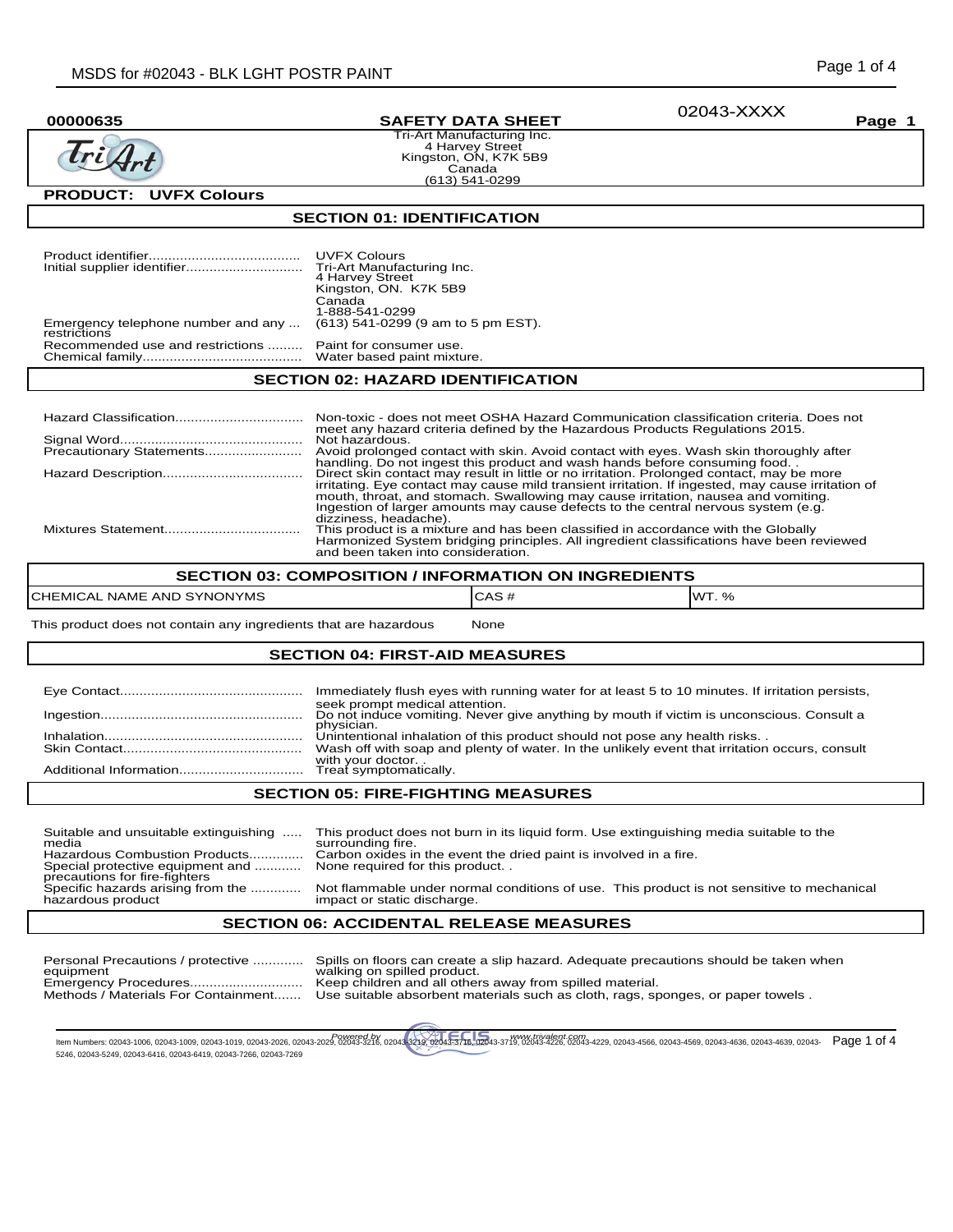### **00000635 SAFETY DATA SHEET Page 2**

#### **PRODUCT: UVFX Colours**

#### **SECTION 06: ACCIDENTAL RELEASE MEASURES**

Clean Up................................................... Contain and wipe up the spill with absorbent material or cloth. Rinse the cloth with water and repeat the process until surface is clean and dry of spilled material

#### **SECTION 07: HANDLING AND STORAGE**

Precautions for safe handling.................... Avoid contact with skin, eyes and clothing. Wash thoroughly after handling. Keep away from extreme heat and flame. Keep containers tightly closed when not in use. Conditions for safe storage, including any Store in a cool, dry, well ventilated area. Do not freeze. Recommended storage incompatibilities temperature: 0 - 30°C (32 - 86°F).

## **SECTION 08: EXPOSURE CONTROLS / PERSONAL PROTECTION**

| <b>INGREDIENTS</b>                                                     | <b>ACGIH TLV</b><br><b>TWA</b> | STEL           | OSHA PEL<br><b>IPEL</b> | <b>STEL</b>    | <b>NIOSH</b><br><b>IREL</b> |
|------------------------------------------------------------------------|--------------------------------|----------------|-------------------------|----------------|-----------------------------|
| This product does not<br>contain any ingredients<br>that are hazardous | Not applicable                 | Not applicable | Not applicable          | Not applicable | Not applicable              |

No personal protective equipment is necessary when handling or using this product. No special protective clothing is required to use this product. Eye/Type................................................... Take the necessary precautions to avoid liquid contact with eyes. Gloves/Type.............................................. No gloves are required to handle this product. No special ventilation requirements are necessary for this product.

## **SECTION 09: PHYSICAL AND CHEMICAL PROPERTIES**

| Physical Appearance                   | Liquid.<br>Various colors.       |
|---------------------------------------|----------------------------------|
|                                       | Mild odour.                      |
| Odour Threshold (ppm)                 |                                  |
| Vapour Density (Air = 1)              | No data.                         |
| Vapour Pressure (mm Hg)               | Similar to water.                |
|                                       | $8.4 - 9.4$                      |
| Relative Density / Specific Gravity   | $1.00 - 1.10$ .                  |
| Melting / Freezing Point              | $0^{\circ}$ C / 32 $^{\circ}$ F. |
|                                       | Dilutable in water.              |
| Initial Boiling Point / Boiling Range | 100°C / 212°F.                   |
|                                       | Similar to water.                |
| Flash Point (deg C), Method           | Non-flammable.                   |
| Auto Ignition Temperature (deg C)     | Not applicable.                  |
| Upper Elammable Limit (% Vol)         | Not applicable.                  |
| Lower Flammable Limit (% Vol)         | Not applicable.                  |
| Coefficient of Water/Oil Distribution |                                  |
| Viscosity                             | 300 - 550 poise @                |

## **SECTION 10: STABILITY AND REACTIVITY**

poise @0.5 rpm.

| Possibility of hazardous reactions Will not occur.<br>Hazardous decomposition products | Avoid extreme heat or freezing temperatures.<br>Stable under the recommended storage and handling conditions prescribed.<br>None known, refer to hazardous combustion products in Section 5.<br>There are no known incompabilities.<br>Not applicable. |
|----------------------------------------------------------------------------------------|--------------------------------------------------------------------------------------------------------------------------------------------------------------------------------------------------------------------------------------------------------|
|----------------------------------------------------------------------------------------|--------------------------------------------------------------------------------------------------------------------------------------------------------------------------------------------------------------------------------------------------------|

## **SECTION 11: TOXICOLOGICAL INFORMATION**

| <b>INGREDIENTS</b>                                               |                                                                                                                                                                                             | <b>LC50</b>    | ILD50          |
|------------------------------------------------------------------|---------------------------------------------------------------------------------------------------------------------------------------------------------------------------------------------|----------------|----------------|
| This product does not contain any ingredients that are hazardous |                                                                                                                                                                                             | Not applicable | Not applicable |
|                                                                  | Skin and eye contact are possible routes of exposure. Mists and vapours are unlikely to be<br>generated during intended use of this product. Do not take internally or ingest this product. |                |                |

ltem Numbers: 02043-1006, 02043-1019, 02043-1019, 02043-2026, 02043-2029 020439200498210, 02044-3219, 02043-3716, 02043-3719/02043-4386/4228192043-429, 02043-4566, 02043-4566, 02043-4586, 02043-4638, 02043-4639, 02043-4639 5246, 02043-5249, 02043-6416, 02043-6419, 02043-7266, 02043-7269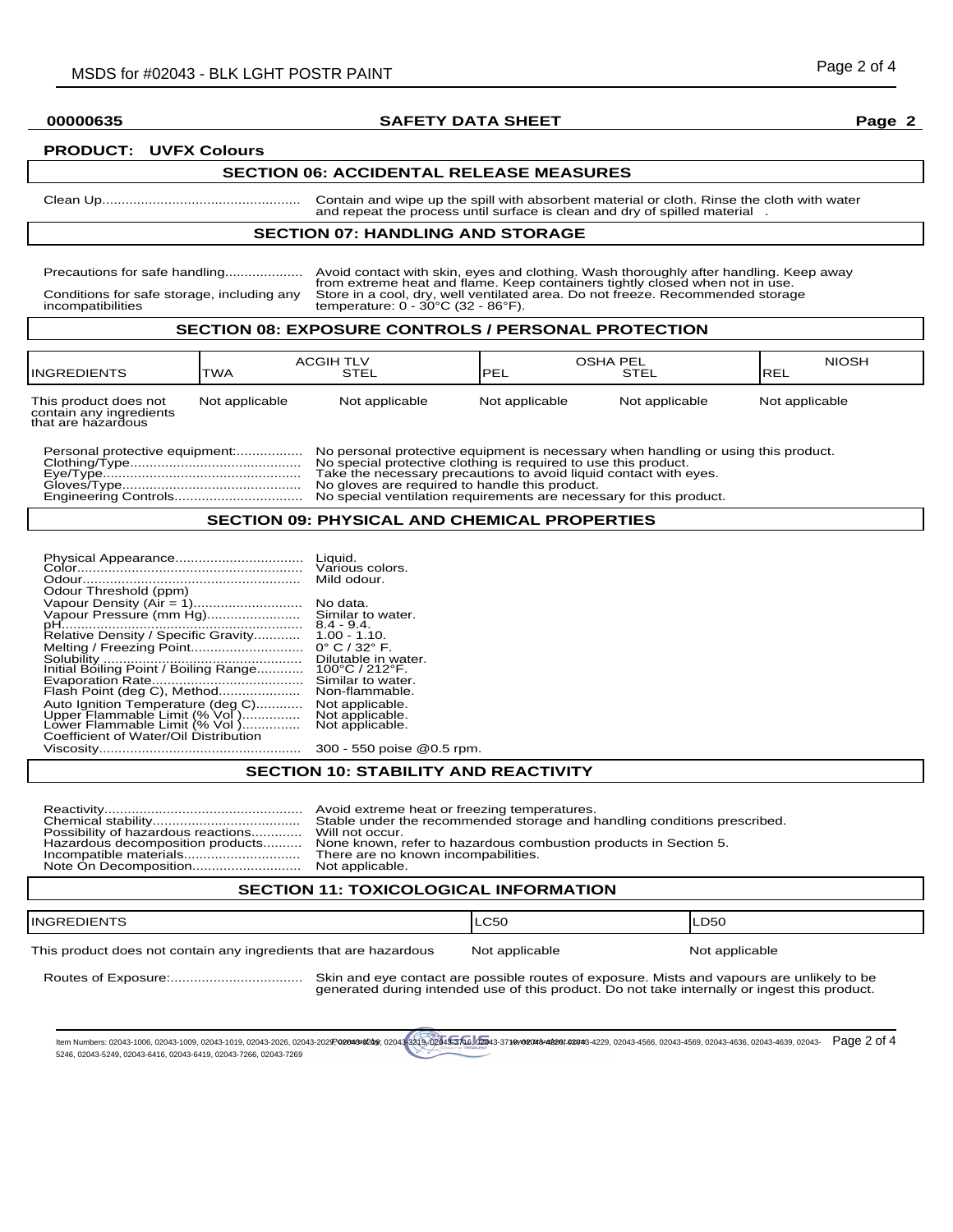## **00000635 SAFETY DATA SHEET Page 3**

## **PRODUCT: UVFX Colours**

# **SECTION 11: TOXICOLOGICAL INFORMATION**

|                                                              | Ingestion of large amounts may be harmful. If product is heated or mists are formed,<br>inhalation may cause irritation to the nose, throat and respiratory tract. Direct skin contact<br>may result in little or no irritation. Prolonged contact may be more irritating. Eye contact<br>may cause mild transient irritation. May cause irritation of mouth, throat, and stomach. |
|--------------------------------------------------------------|------------------------------------------------------------------------------------------------------------------------------------------------------------------------------------------------------------------------------------------------------------------------------------------------------------------------------------------------------------------------------------|
| Effects Of Chronic Exposure<br>Aggravated Médical Conditions | Swallowing may cause irritation, nausea and vomiting.<br>None known.<br>This product does not contain any carcinogens listed by the IARC, NTP or ACGIH.<br>None are anticipated under normal use.                                                                                                                                                                                  |
|                                                              | Use of this product following our recommended instructions should not cause any health<br>hazards, other than those indicated above                                                                                                                                                                                                                                                |

# **SECTION 12: ECOLOGICAL INFORMATION**

|--|--|

## **SECTION 13: DISPOSAL CONSIDERATIONS**

| Appropriate Disposal Methods        | Empty containers should be recycled in accordance with local municipal recycling<br>practices. Containers that are not empty should be brought to your local waste paint<br>recycling facility |
|-------------------------------------|------------------------------------------------------------------------------------------------------------------------------------------------------------------------------------------------|
| Appropriate Disposal Considerations | Wherever possible unused paint should be brought to your local waste paint facility.                                                                                                           |
| Properties Affect Disposal          | None anticipated.                                                                                                                                                                              |
| Sewage Disposal Comments            | Wherever possible, paint should not be washed down the sewer.                                                                                                                                  |

## **SECTION 14: TRANSPORT INFORMATION**

| Environmental Hazards None known.   |                                                                             |
|-------------------------------------|-----------------------------------------------------------------------------|
|                                     |                                                                             |
| Guidance on transport by air (IATA) | This product is not classified as a dangerous good per IATA Dangerous Goods |
|                                     | Regulations.                                                                |
|                                     |                                                                             |

# **SECTION 15: REGULATORY INFORMATION**

| WHMIS 1988 Classification<br>TSCA Inventory Status<br><b>SARA TITLE III</b> | Not classified.<br>Not controlled.<br>The ingredients in this product appear on the DSL.<br>All ingredients are listed on the TSCA inventory.<br>This product is not considered hazardous. |  |
|-----------------------------------------------------------------------------|--------------------------------------------------------------------------------------------------------------------------------------------------------------------------------------------|--|
| Section 302 - Extremely Hazardous  None.<br>Substances                      |                                                                                                                                                                                            |  |
| Section 311/312 - Hazard Categories                                         | Not applicable.<br>This material is not subject to SARA notification requirements, since it does not contain any<br>Toxic Chemical constituents above de minimus concentrations.           |  |
| EPA Hazardous Air Pollutants (HAPS)<br>40CFR63                              | None.                                                                                                                                                                                      |  |
|                                                                             | This product does not contain any chemical(s) known to the State of California to cause<br>cancer or reproductive toxicity.                                                                |  |
|                                                                             |                                                                                                                                                                                            |  |
| <b>SECTION 16: OTHER INFORMATION</b>                                        |                                                                                                                                                                                            |  |

#### ltem Numbers: 02043-1006, 02043-1019, 02043-1019, 02043-2026, 02043-2029 020439200498210, 02044-3219, 02043-3716, 02043-3719/02043-4386/4228192043-429, 02043-4566, 02043-4566, 02043-4586, 02043-4638, 02043-4639, 02043-4639 5246, 02043-5249, 02043-6416, 02043-6419, 02043-7266, 02043-7269